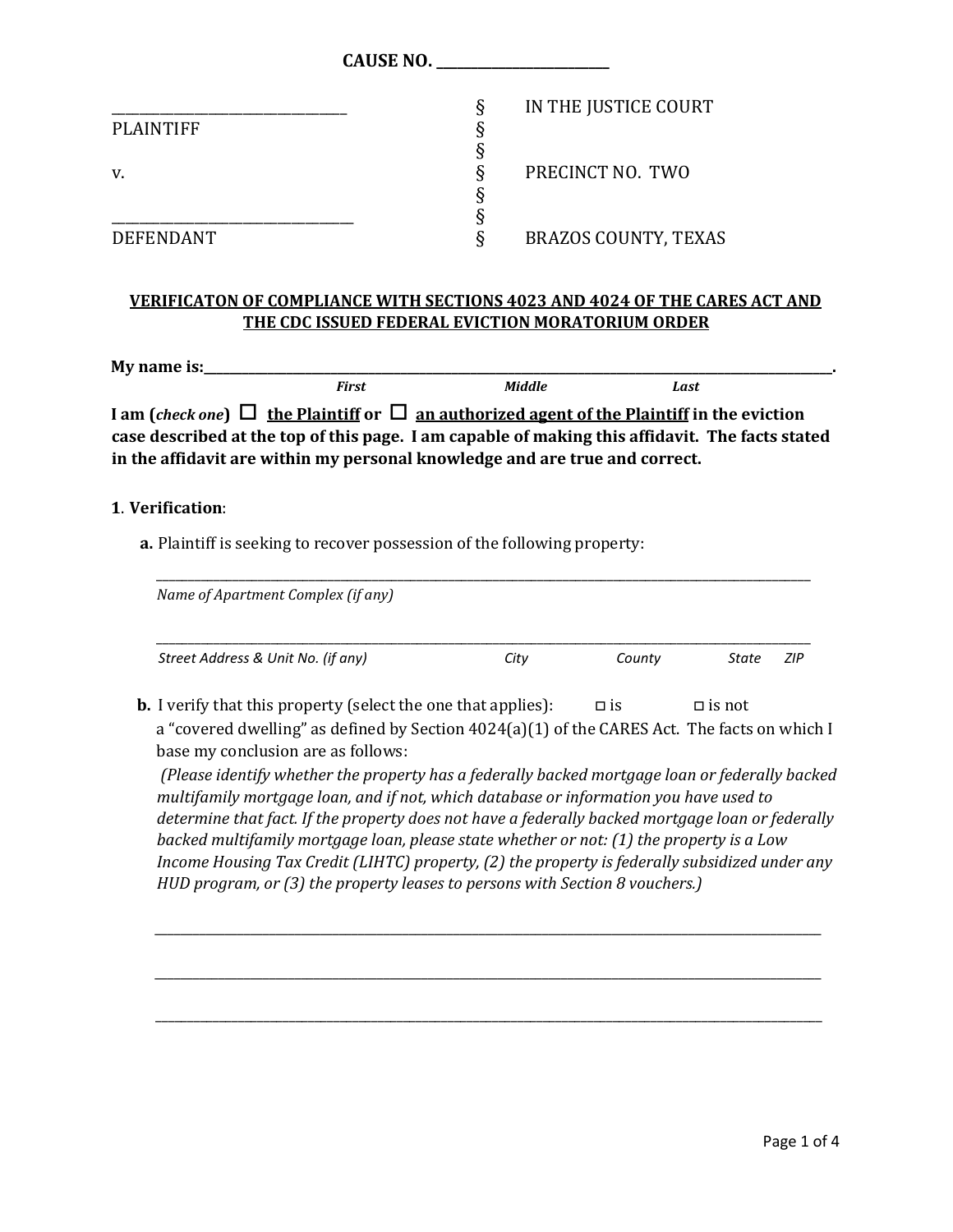- **c.** I verify that I have reviewed the information about the Texas Eviction Diversion Program, found a[t www.txcourts.gov/eviction-diversion.](http://www.txcourts.gov/eviction-diversion)
- **d.** I verify that plaintiff (select the one that applies):  $\Box$  is  $\Box$  is not a "multifamily borrower" currently under forbearance under Section 4023 of the CARES Act.
- **e.** I verify that plaintiff (select the one that applies): □ **has** provided the defendant with 30 days' notice to vacate as required under Section 4024(c) and 4023(e) of the CARES Act. □ **has not** provided the 30 days' notice, because the property is not a "covered dwelling."
- **f.** I certify that the plaintiff: □ □ has □ has □ has not received a CDC Sworn Declaration from the tenant stating that they are a "covered person" under the CDC issued Federal Eviction Moratorium Order. *Any landlord proceeding with a nonpayment eviction of a "covered person" despite receiving a Declaration can be fined up to \$100,000 under federal law, with enhanced penalties, including jail, if a death occurs.*

#### **2. Declaration or Notary**: Complete only one of the two following sections:

**a. Declaration**: I declare under penalty of perjury that everything in this verification is true and correct. My name is :

| First                              | Middle |        | Last           |
|------------------------------------|--------|--------|----------------|
| My birthdate is:                   |        |        |                |
| Month<br>Year<br>Day               |        |        |                |
| My address is:                     |        |        |                |
|                                    |        |        |                |
| Street Address & Unit No. (if any) | City   | County | ZIP<br>State   |
| Signed on<br>in                    |        |        | County, Texas. |
| Month<br>Day<br>Year               |        |        |                |
|                                    |        |        |                |

## **Your Signature**

**b. Notary:** I declare under penalty of perjury that everything in this verification is true and correct

| Your Printed Name                      |        | <b>Your Signature</b> (sign only before a notary) |
|----------------------------------------|--------|---------------------------------------------------|
| Sworn to and subscribed before me this | day of |                                                   |

\_\_\_\_\_\_\_\_\_\_\_\_\_\_\_\_\_\_\_\_\_\_\_\_\_\_\_\_\_\_\_\_\_\_\_\_\_\_\_\_\_\_\_\_\_\_\_\_\_\_\_\_\_ CLERK OF THE COURT OR NOTARY

**OR**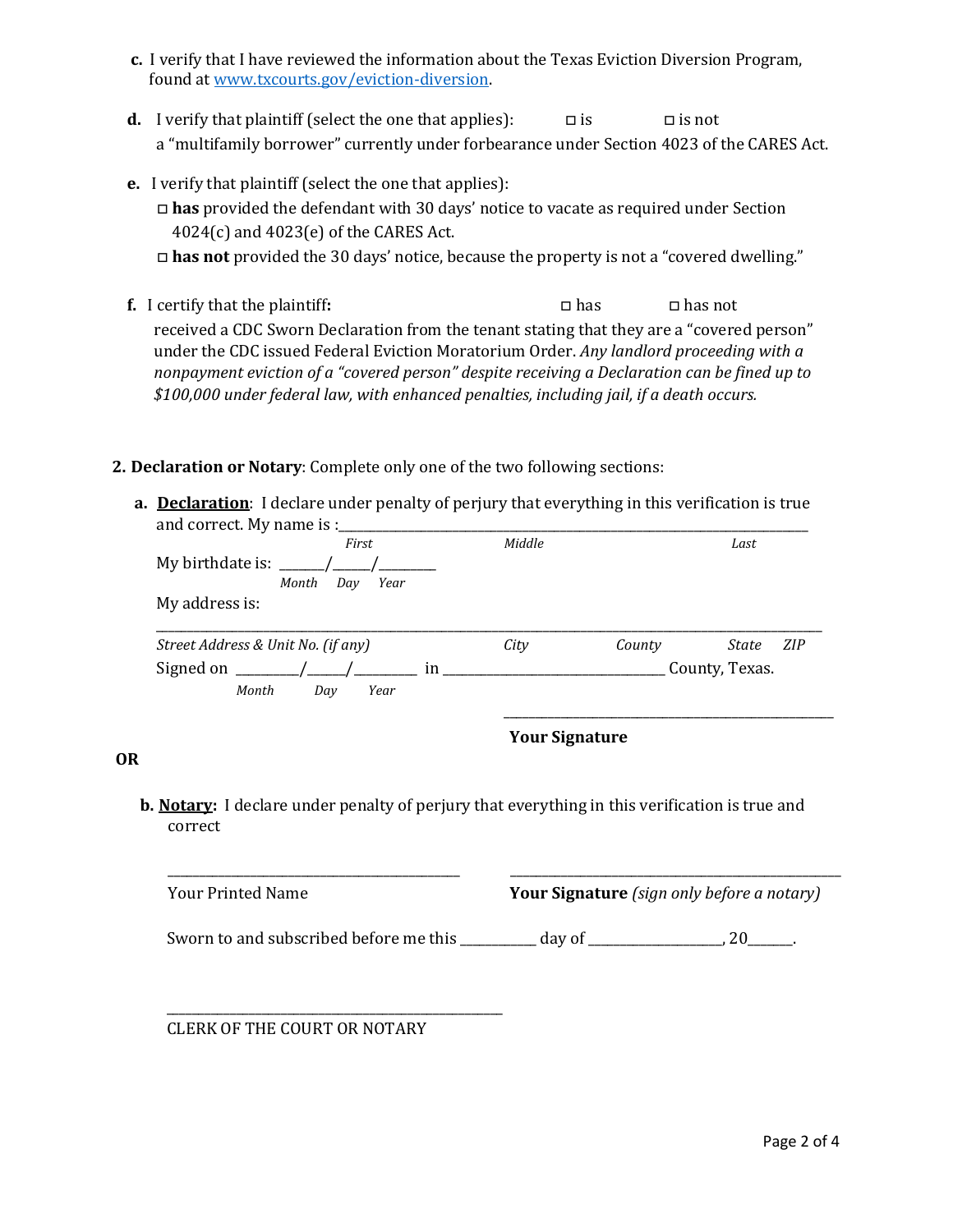# CARES Act Public Law 116-136

#### **SEC. 4023. FORBEARANCE OF RESIDENTIAL MORTGAGE LOAN PAYMENTS FOR MULTIFAMILY PROPERTIES WITH FEDERALLY BACKED LOANS.**

(a) IN GENERAL .—During the covered period, a multifamily borrower with a Federally backed multifamily mortgage loan experiencing a financial hardship due, directly or indirectly, to the COVID–19 emergency may request a forbearance under the terms set forth in this section.

(b) REQUEST FOR RELIEF .—A multifamily borrower with a Federally backed multifamily mortgage loan that was current on its payments as of February 1, 2020, may submit an oral or written request for forbearance under subsection (a) to the borrower's servicer affirming that the multifamily borrower is experiencing a financial hardship during the COVID–19 emergency.

(c) FORBEARANCE PERIOD.

(1) IN GENERAL.—Upon receipt of an oral or written request for forbearance from a multifamily borrower, a servicer shall—

(A) document the financial hardship;

(B) provide the forbearance for up to 30 days; and

(C) extend the forbearance for up to 2 additional 30 day periods upon the request of the borrower provided that, the borrower's request for an extension is made during the covered period, and, at least 15 days prior to the end of the forbearance period described under subparagraph (B).

(2) RIGHT TO DISCONTINUE.—A multifamily borrower shall have the option to discontinue the forbearance at any time.

(d) RENTER PROTECTIONS DURING FORBEARANCE PERIOD. - A multifamily borrower that receives a forbearance under this section may not, for the duration of the forbearance—

(1) evict or initiate the eviction of a tenant from a dwelling unit located in or on the applicable property solely for nonpayment of rent or other fees or charges; or

(2) charge any late fees, penalties, or other charges to a tenant described in paragraph (1) for late payment of rent.

(e) NOTICE .—A multifamily borrower that receives a forbearance under this section—

(1) may not require a tenant to vacate a dwelling unit located in or on the applicable property before the date that is 30 days after the date on which the borrower provides the tenant with a notice to vacate; and

(2) may not issue a notice to vacate under paragraph (1) until after the expiration of the forbearance.

(f) DEFINITIONS .—In this section:

(1) APPLICABLE PROPERTY.—The term "applicable property", with respect to a Federally backed multifamily mortgage loan, means the residential multifamily property against which the mortgage loan is secured by a lien.

(2) FEDERALLY BACKED MULTIFAMILY MORTGAGE LOAN.—The term "Federally backed multifamily mortgage loan" includes any loan (other than temporary financing such as a construction loan) that-

(A) is secured by a first or subordinate lien on residential multifamily real property designed principally for the occupancy of 5 or more families, including any such secured loan, the proceeds of which are used to prepay or pay off an existing loan secured by the same property; and

(B) is made in whole or in part, or insured, guaranteed, supplemented, or assisted in any way, by any officer or agency of the Federal Government or under or in connection with a housing or urban development program administered by the Secretary of Housing and Urban Development or a housing or related program administered by any other such officer or agency, or is purchased or securitized by the Federal Home Loan Mortgage Corporation or the Federal National Mortgage Association.

(3) MULTIFAMILY BORROWER.—the term "multifamily borrower" means a borrower of a residential mortgage loan that is secured by a lien against a property comprising 5 or more dwelling units.

(4) COVID–19 EMERGENCY.—The term "COVID–19 emergency" means the national emergency concerning the novel coronavirus disease (COVID–19) outbreak declared by the President on March 13, 2020 under the National Emergencies Act [\(50 U.S.C. 1601](http://uscode.house.gov/quicksearch/get.plx?title=50§ion=1601) et seq.).

(5) COVERED PERIOD.—The term "covered period" means the period beginning on the date of enactment of this Act and ending on the sooner of—

(A) the termination date of the national emergency concerning the novel coronavirus disease (COVID–19) outbreak declared by the President on March 13, 2020 under the National Emergencies Act [\(50 U.S.C. 1601](http://uscode.house.gov/quicksearch/get.plx?title=50§ion=1601) et seq.); or

(B) December 31, 2020.

#### **Sec. 4024 TEMPORARY MORATORIUM ON EVICTION FILINGS.**

(a) DEFINITIONS.—In this section: